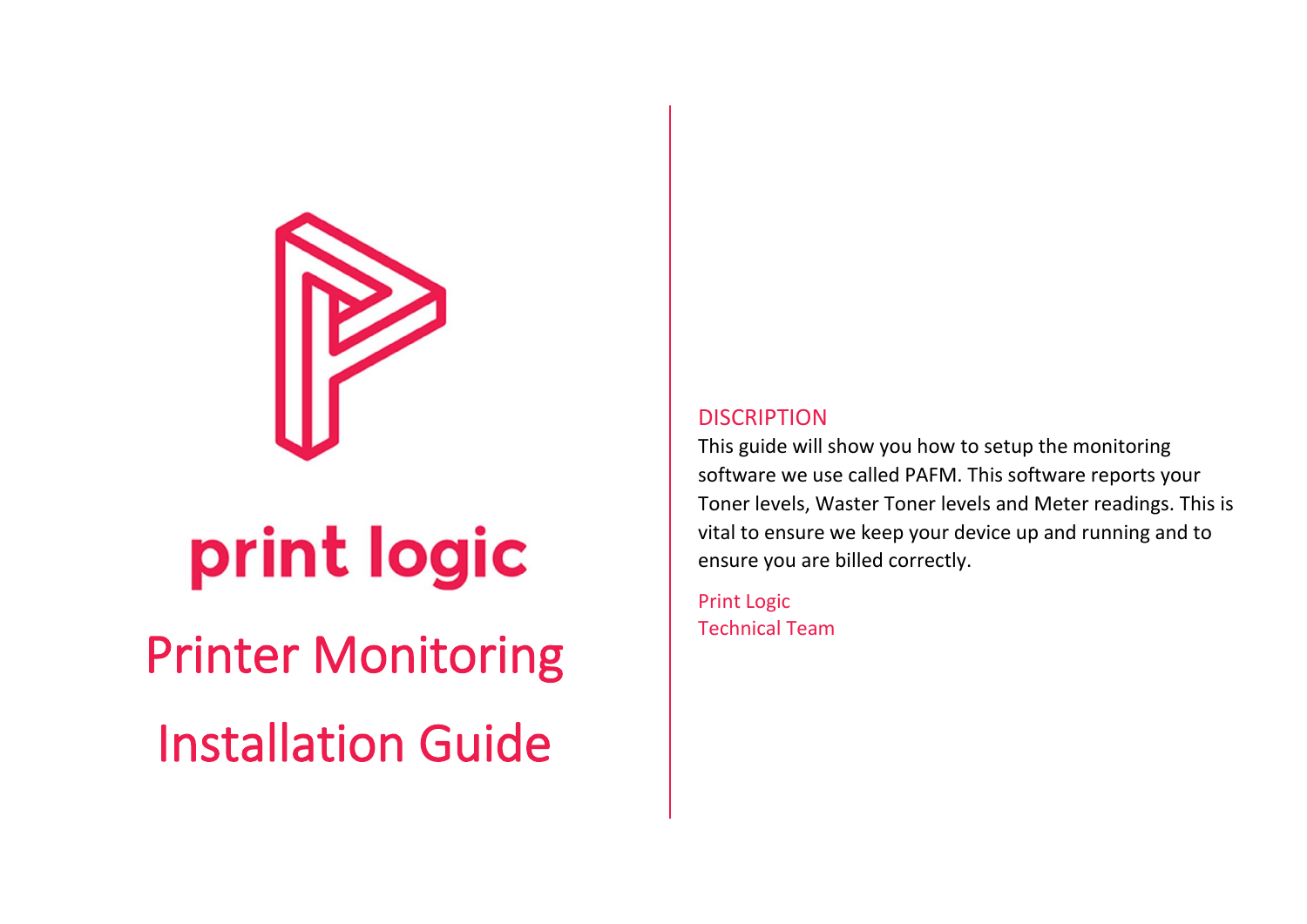

## Table of Contents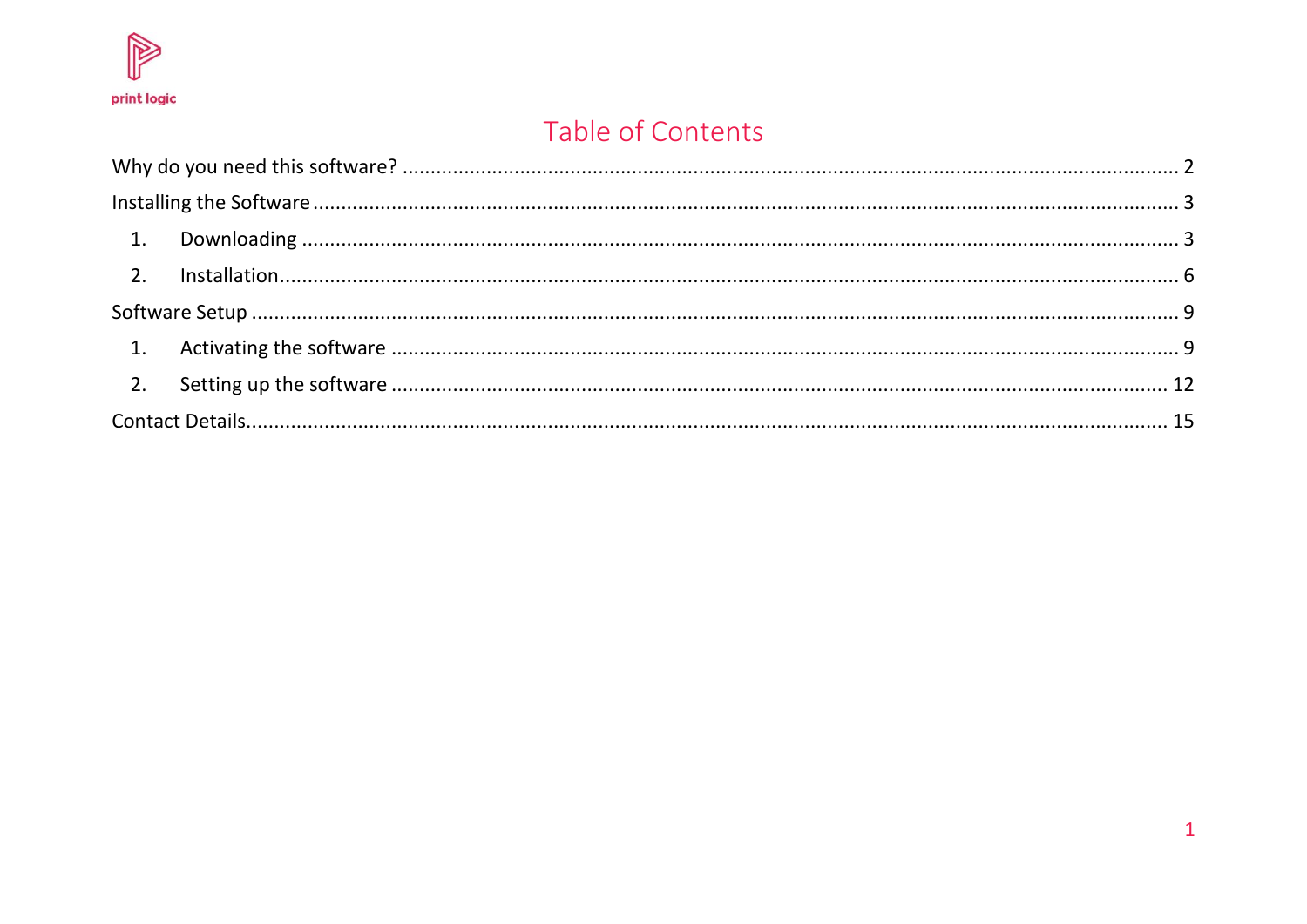

## Why do you need this software?

<span id="page-2-0"></span>This software is vital in how we bill you and ensure you remain up and running. The software reports to us every day your Meter readings, which are how many colour prints, Black and White prints and Scans you complete so we can bill you the right amount for your usage. Your Consumables are also monitored which are your Toner Levels and Waste Toner levels so we can send out replacements when you're running low.

When this software is installed, the machine it runs on ideally shouldn't leave the office and **must be** a **Windows computer**. Due to this, we ask that if a desktop is available in your workspace that the software is installed to this. That computer **must be on when the printer is being used** so the readings can be updated correctly. If the computer is off, then the readings **will not** be updated. The software *can* be installed on a laptop if necessary, but the laptop must be used in the workspace most days during the week. Likewise, if the laptop does not get used in the office then readings will not be updated.

Whilst if we spot that the software is not reporting we will call you, it's likely that this won't be immediate which could mean you'll run out of toner or be billed incorrectly. For this reason, if you believe the software is not running, please call **0330 350 0998** and ask if your auditing software is working correctly. Below is a guide on how to install the software. If you need any assistance you can call the number above or email us at [help@print-logic.com.](mailto:help@print-logic.com)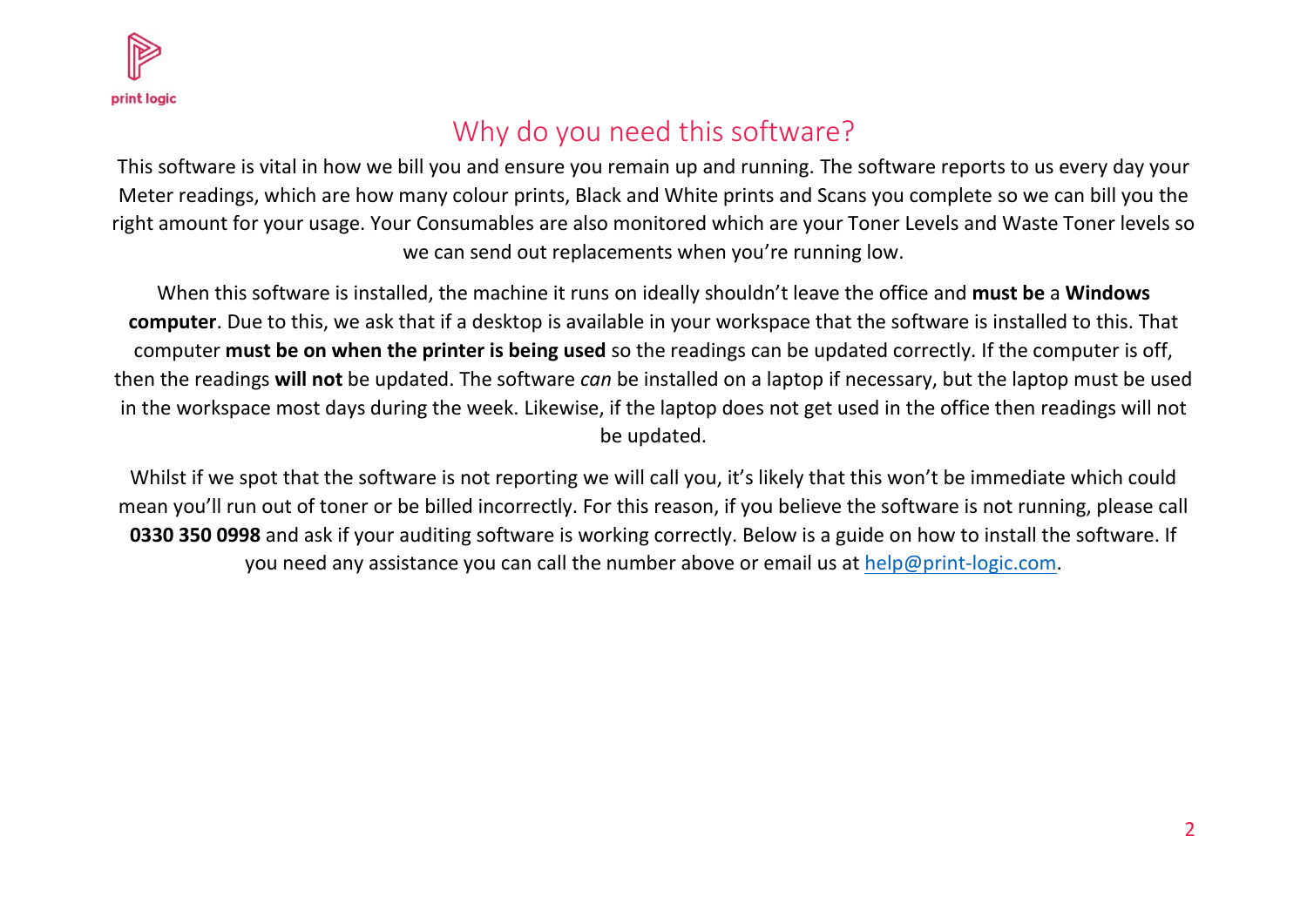<span id="page-3-0"></span>

## Installing the Software

1. Downloading

Using this link, download the software:<https://premier.printaudit.com/downloads/ice/pafmicesetup.exe>

<span id="page-3-1"></span>The download will either start in the bottom left of the screen or the top right. Click this download once it has finished downloading. **Do not use Internet Explorer.**

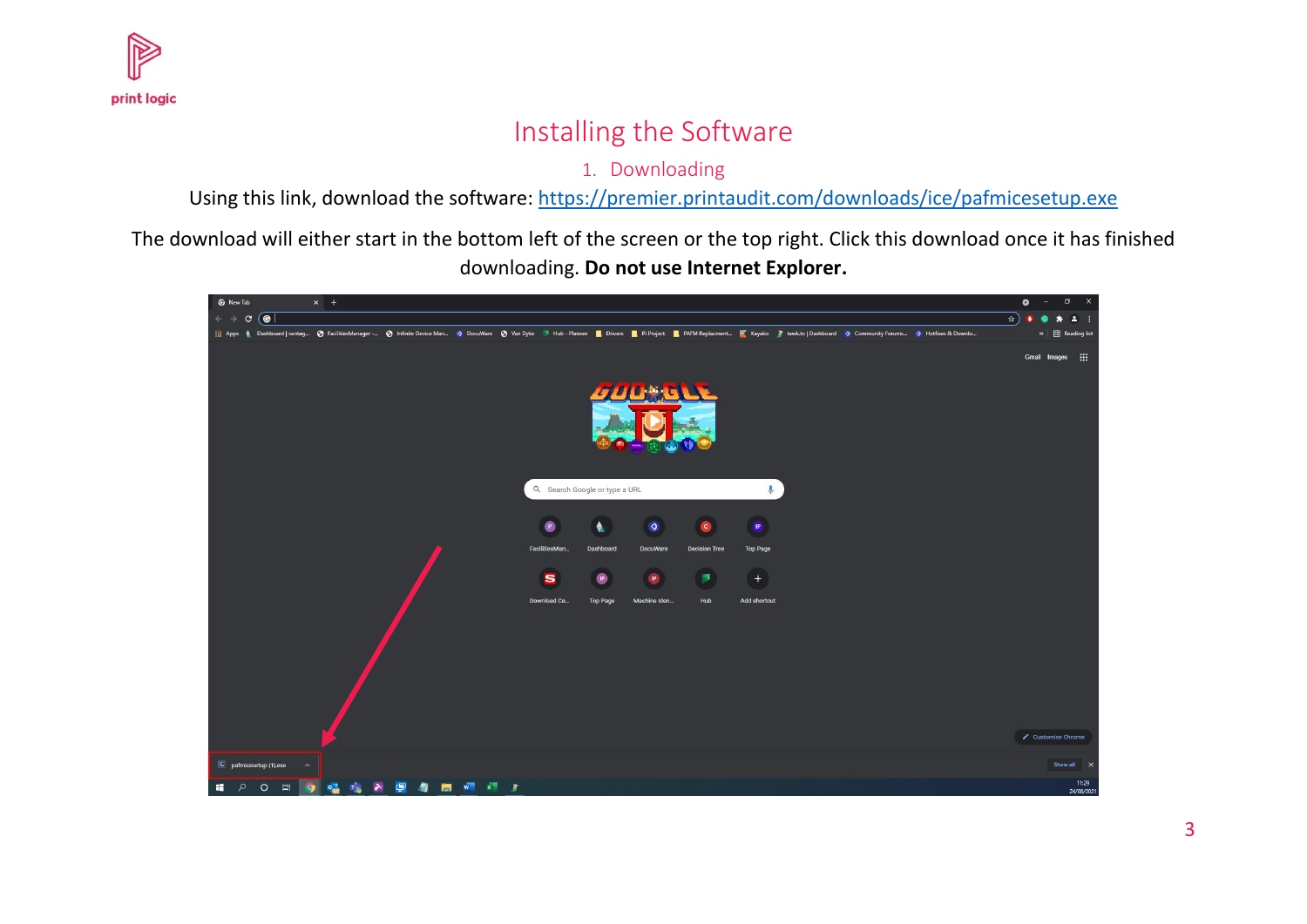



Microsoft Edge can have the download in either places. Below is an example from Firefox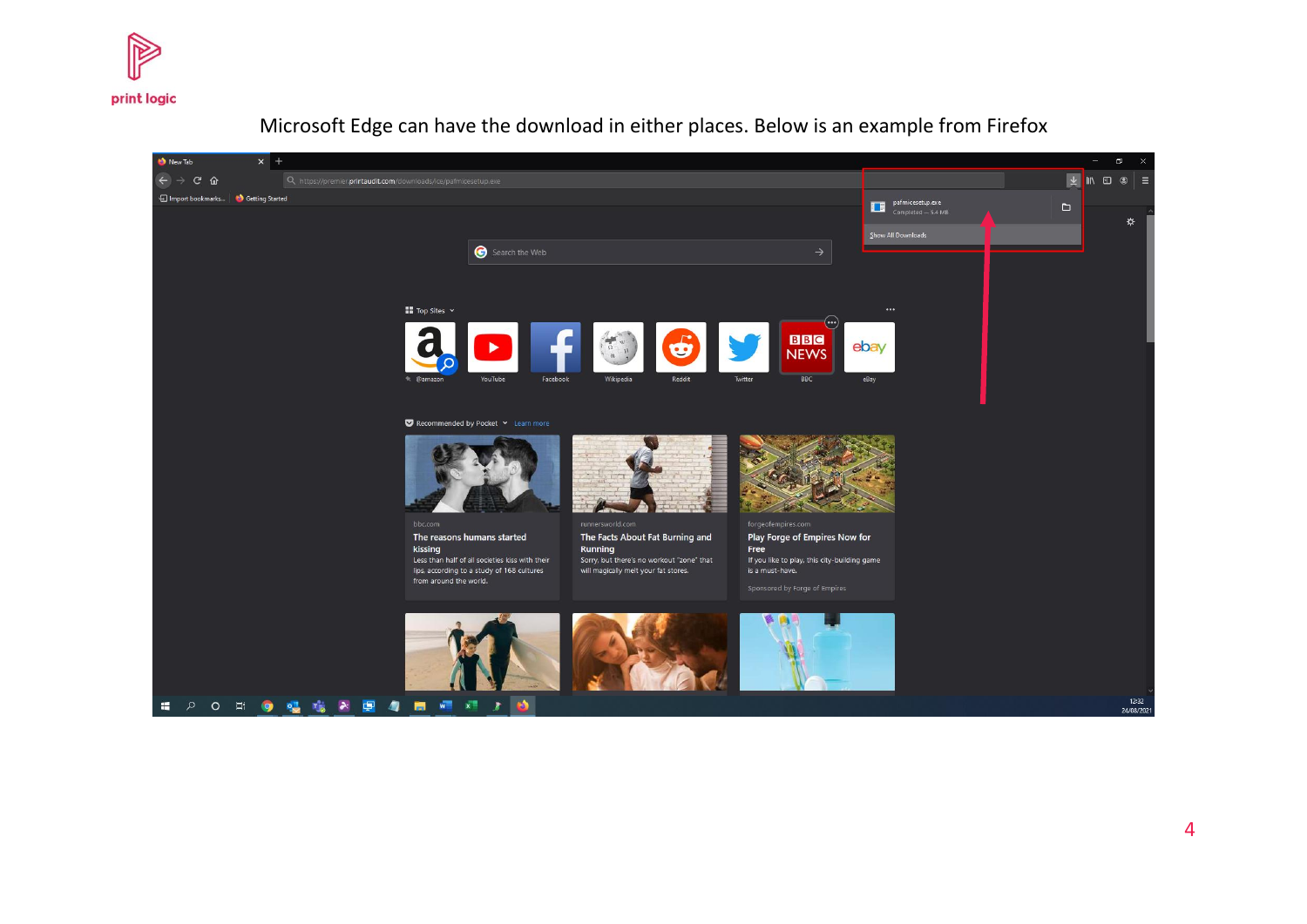

Alternatively, the download can also be found in the computers downloads folder within the file explorer. Open file explorer and click downloads on the left. You should see "pafmicesetup" in there.

| リプトー                               | Manage                                                   | Downloads                                                      |                                      |                                                 |                                      |                             |          | O<br>$\times$       |
|------------------------------------|----------------------------------------------------------|----------------------------------------------------------------|--------------------------------------|-------------------------------------------------|--------------------------------------|-----------------------------|----------|---------------------|
| File<br>Home                       | <b>Share</b><br>View<br><b>App Tools</b><br>Cut          |                                                                |                                      | <b>Fig</b> New item <b>v</b>                    | Di Open *                            | Select all                  |          | $\sim$ $\alpha$     |
|                                    | <b>MM</b> Copy path                                      | шù                                                             |                                      | $\blacksquare$ Easy access $\blacktriangledown$ | $\checkmark$<br>$\blacksquare$ Edit  | <b>Explored Select none</b> |          |                     |
| Pin to Quick Copy Paste<br>access  | <b>Paste shortcut</b>                                    | Move<br>Copy<br>Delete Rename<br>to<br>$to -$<br>$\mathcal{A}$ | New<br>folder                        |                                                 | Properties<br>Properties<br>Phistory | <b>THE Invert selection</b> |          |                     |
|                                    | Clipboard                                                | Organise                                                       |                                      | New                                             | Open                                 | Select                      |          |                     |
| $\leftarrow$<br>$\rightarrow$      | $\uparrow$ $\downarrow$ > This PC > Downloads            |                                                                |                                      |                                                 |                                      |                             | $\sim$ 0 | C Search Downloads  |
|                                    | Name                                                     |                                                                | Date modified                        | Type                                            | Size                                 |                             |          |                     |
| <b>A</b> Quick access              | Today (3)                                                |                                                                |                                      |                                                 |                                      |                             |          |                     |
| <b>Desktop</b>                     | ٠<br>pafmicesetup.exe                                    |                                                                | 24/08/2021 12:32                     | Application                                     |                                      | 5,534 KB                    |          |                     |
| Downloads                          | $\overline{\phantom{a}}$<br><b>PAFM</b><br>$\rightarrow$ |                                                                | 24/08/2021 11:29                     | <b>File folder</b>                              |                                      |                             |          |                     |
| <b>Documents</b><br>Pictures       | Lightshot                                                |                                                                | 24/08/2021 10:31                     | <b>File folder</b>                              |                                      |                             |          |                     |
| Letterhead                         | Last week (3)                                            |                                                                |                                      |                                                 |                                      |                             |          |                     |
| $\blacksquare$ PAFM                | Raspberry Pi                                             |                                                                | 20/08/2021 12:30                     | <b>File folder</b>                              |                                      |                             |          |                     |
| Saved Pictures                     | Docuware Project                                         |                                                                | 19/08/2021 14:29                     | <b>File folder</b>                              |                                      |                             |          |                     |
| $\blacksquare$ SCANS               | $\blacksquare$ Temp                                      |                                                                | 17/08/2021 15:33                     | <b>File folder</b>                              |                                      |                             |          |                     |
|                                    | Earlier this month (19)                                  |                                                                |                                      |                                                 |                                      |                             |          |                     |
| <b>DE OneDrive</b>                 | SplashtopSOS (2).exe                                     |                                                                | 13/08/2021 11:53                     | Application                                     |                                      | 8,089 KB                    |          |                     |
| CheDrive - Print Logi              | SplashtopSOS (1).exe                                     |                                                                | 13/08/2021 11:52                     | <b>Application</b>                              |                                      | 8.089 KB                    |          |                     |
| $\blacksquare$ This PC             | SplashtopSOS.exe                                         |                                                                | 13/08/2021 11:50                     | <b>Application</b>                              |                                      | 8.089 KB                    |          |                     |
| 3D Objects                         |                                                          | ConnectWiseControl.ClientSetup.exe                             | 13/08/2021 09:02                     | <b>Application</b>                              |                                      | 4.121 KB                    |          |                     |
| <b>Desktop</b>                     | C TeamViewer_Setup_x64.exe                               |                                                                | 13/08/2021 09:00                     | <b>Application</b>                              |                                      | 32,019 KB<br>25,384 KB      |          |                     |
| 图 Documents                        | <b>Despatch Checklist.pdf</b>                            | MX_D25_PCL6_PS_1505a_English_64bit 11/08/2021 16:20            | 11/08/2021 16:02                     | Application                                     | Adobe Acrobat D                      | 90 KB                       |          |                     |
| Downloads                          |                                                          | MicrosoftTeams-image (1).png                                   | 09/08/2021 11:55                     | <b>PNG File</b>                                 |                                      | 96 KB                       |          |                     |
| $M$ Music                          |                                                          | MicrosoftTeams-image.png                                       | 09/08/2021 11:55                     | <b>PNG File</b>                                 |                                      | 749 KB                      |          |                     |
| Pictures                           | <b>DTLiteInstaller.exe</b>                               |                                                                | 02/08/2021 16:41                     | Application                                     |                                      | 1,866 KB                    |          |                     |
| 图 Videos                           |                                                          | clonezilla-live-2.7.2-39-amd64.zip                             | 02/08/2021 15:11                     |                                                 | WinRAR ZIP archive                   | 300,779 KB                  |          |                     |
|                                    |                                                          | clonezilla-live-2.7.2-39-amd64.iso                             | 02/08/2021 14:54                     | <b>ISO File</b>                                 |                                      | 312,320 KB                  |          |                     |
| Local Disk (C:)<br>RECOVERY (D:)   | ReflectDLBF.exe                                          |                                                                | 02/08/2021 10:35                     | <b>Application</b>                              |                                      | 5,152 KB                    |          |                     |
|                                    | <b>Printer Drivers</b><br>Windows 10 loT                 |                                                                | 13/08/2021 15:39<br>12/08/2021 12:25 | <b>File folder</b><br><b>File folder</b>        |                                      |                             |          |                     |
| HDD(E)                             | SD Card Formatter                                        |                                                                | 10/08/2021 15:02                     | <b>File folder</b>                              |                                      |                             |          |                     |
| Print-logic Network                | Mobile Recordings                                        |                                                                | 06/08/2021 14:13                     | <b>File folder</b>                              |                                      |                             |          |                     |
| Network                            | Pen Drive                                                |                                                                | 06/08/2021 11:51                     | <b>File folder</b>                              |                                      |                             |          |                     |
|                                    | Grammarly                                                |                                                                | 06/08/2021 11:14                     | <b>File folder</b>                              |                                      |                             |          |                     |
|                                    | Last month (6)                                           |                                                                |                                      |                                                 |                                      |                             |          |                     |
|                                    |                                                          | 18 mobility-print-client-installer-1.0.596 23/07/2021 14:10    |                                      |                                                 | Windows Installer                    | 18,592 KB                   |          |                     |
|                                    |                                                          | 18 pc-mobility-print-1.0.3212.exe                              | 23/07/2021 14:05                     | Application                                     |                                      | 30,394 KB                   |          |                     |
|                                    |                                                          | Screenshot 2021-07-19 114413.jpg                               | 19/07/2021 12:08                     | JPG File                                        |                                      | 53 KB                       |          |                     |
|                                    | <b>A</b> tawk.to-latest.exe                              |                                                                | 17/07/2021 16:46                     | Application                                     |                                      | 97,293 KB                   |          |                     |
|                                    | Tu Teams_windows_x64.exe                                 |                                                                | 17/07/2021 16:38                     | Application                                     |                                      | 118,623 KB                  |          |                     |
|                                    |                                                          | Splashtop_Business_Win_INSTALLER_v 14/07/2021 12:21            |                                      | <b>Application</b>                              |                                      | 35,463 KB                   |          |                     |
| 31 items   1 item selected 5.40 MB |                                                          |                                                                |                                      |                                                 |                                      |                             |          | $\blacksquare$      |
| Q<br>×.                            | Ħ<br>$\circ$<br>$\overline{\bullet}$                     | ¢<br>$\blacktriangleright$                                     |                                      | $x =$                                           | - 2                                  |                             |          | 14:42<br>24/08/2021 |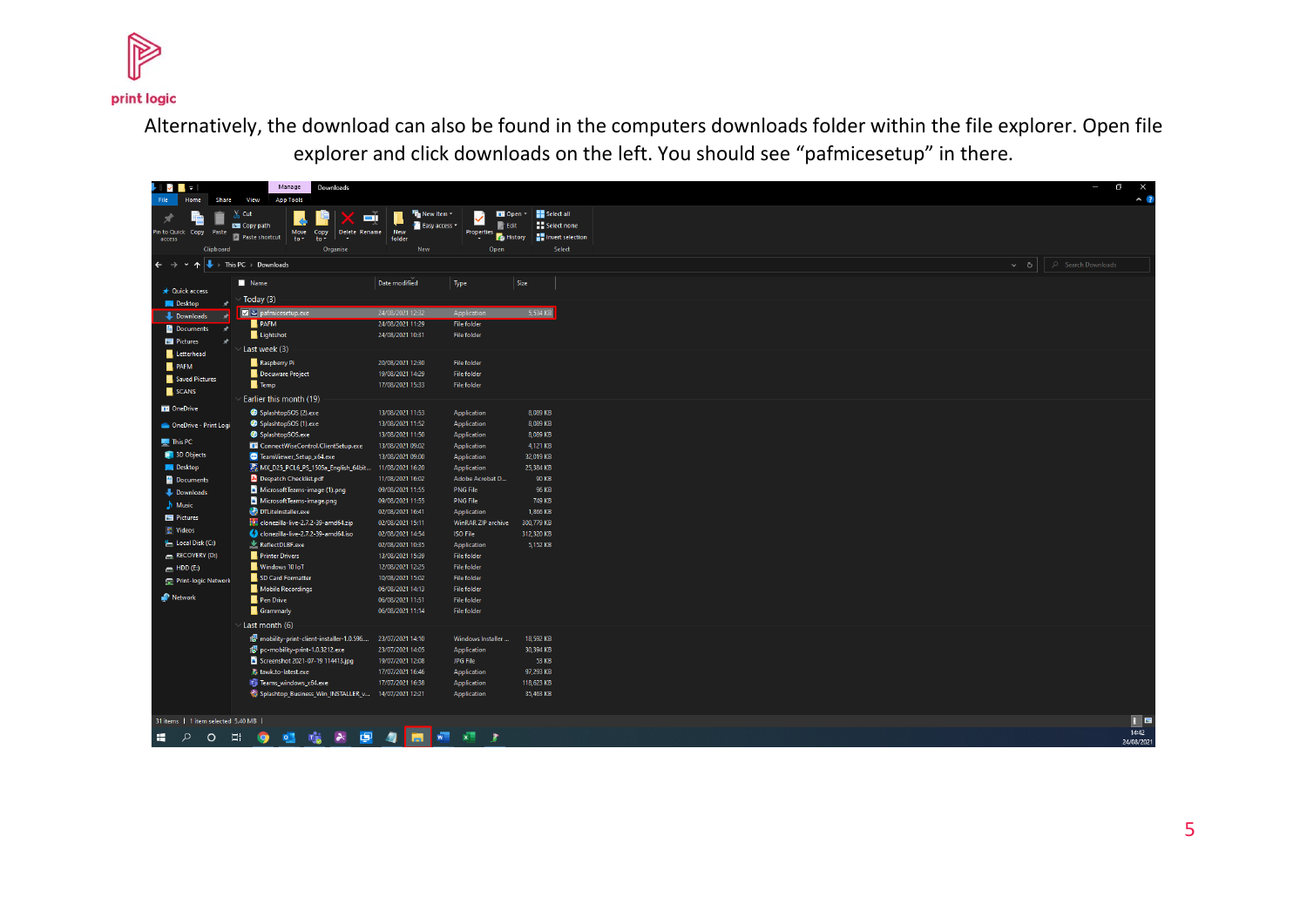<span id="page-6-0"></span>

#### 2. Installation

Once you have clicked the download, you should be presented with this window shown below:

| <b>InstallShield Wizard</b>                                                                                                                                |  |  |  |
|------------------------------------------------------------------------------------------------------------------------------------------------------------|--|--|--|
| Print Audit Facilities Manager ICE Setup is preparing the<br>InstallShield Wizard, which will guide you through the program<br>setup process. Please wait. |  |  |  |
| Decompressing: pafmice.msi                                                                                                                                 |  |  |  |
| Cancel                                                                                                                                                     |  |  |  |
|                                                                                                                                                            |  |  |  |
|                                                                                                                                                            |  |  |  |

This means that the software installation software has started. After it has completed its first stage of installation, it will come up with a new window with "Next" at the bottom. Click this button to continue:

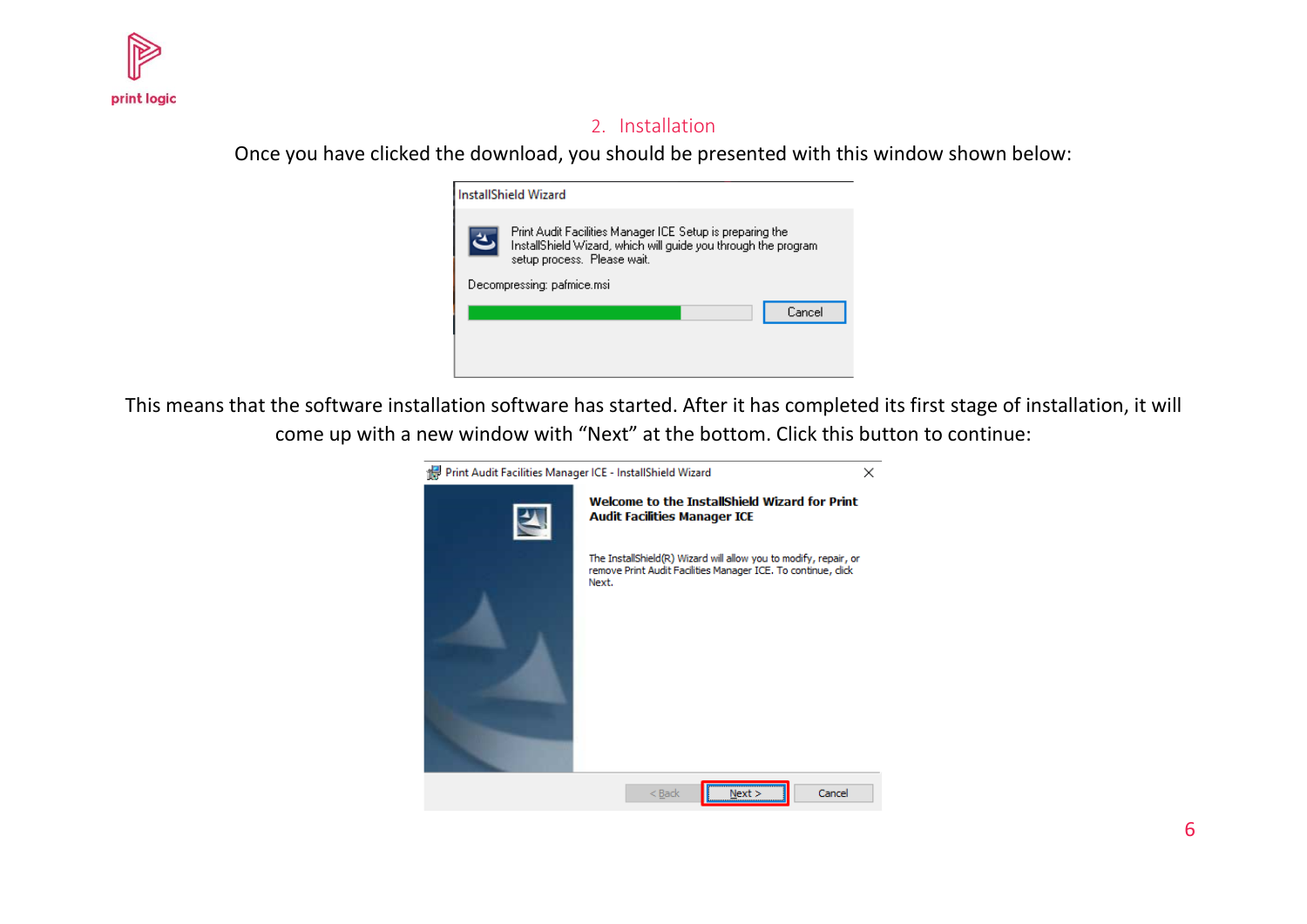

The next screen will allow you to change the drive the software is installed to. You can use this **only if** the main drive is full. If this is not the case press next to continue:



The next window will allow you to begin the install by pressing the "Install" button at the bottom:

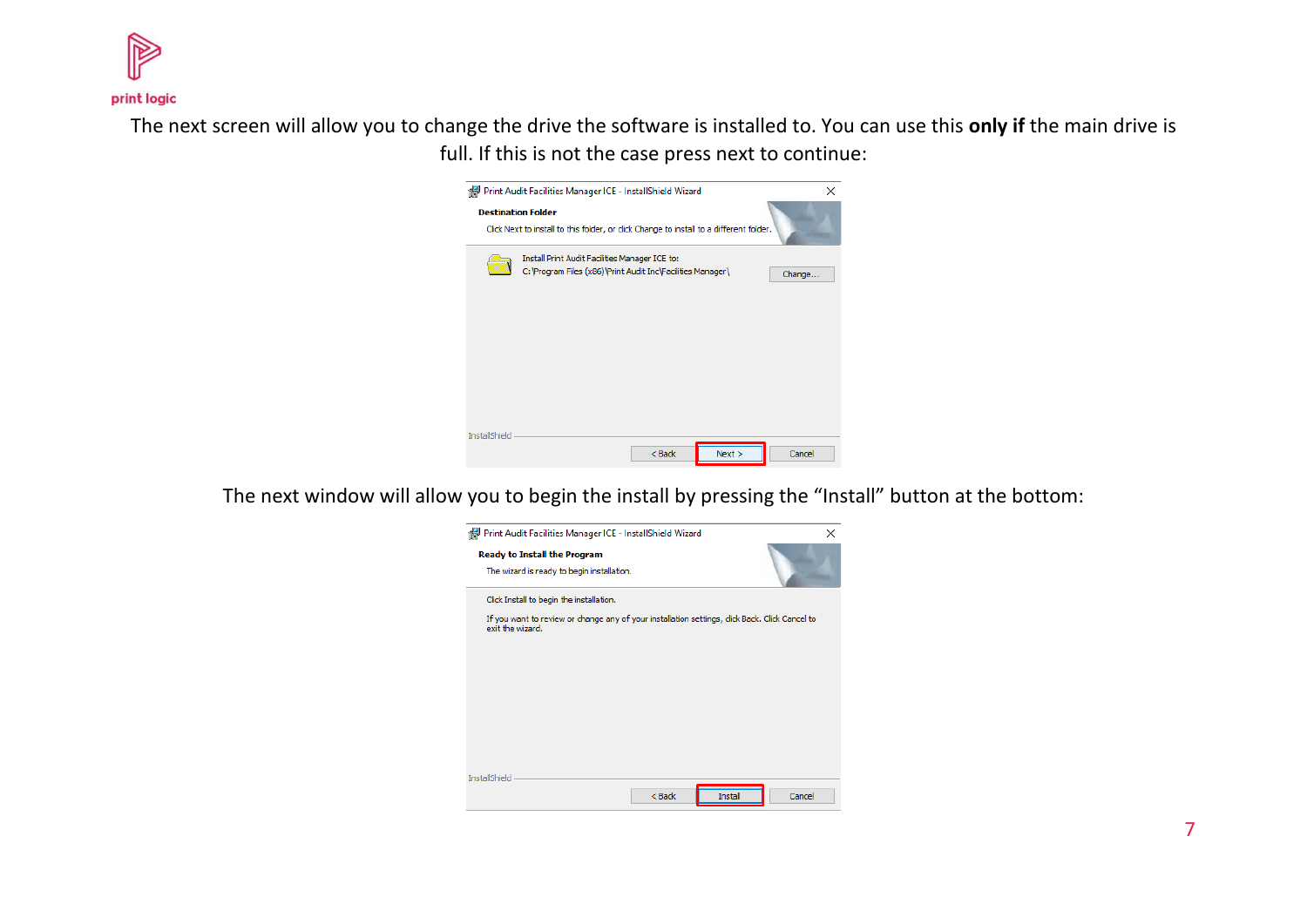

The software will now install, once it has finished, a window with "Finish" at the bottom will appear. Press finish and the window will close.

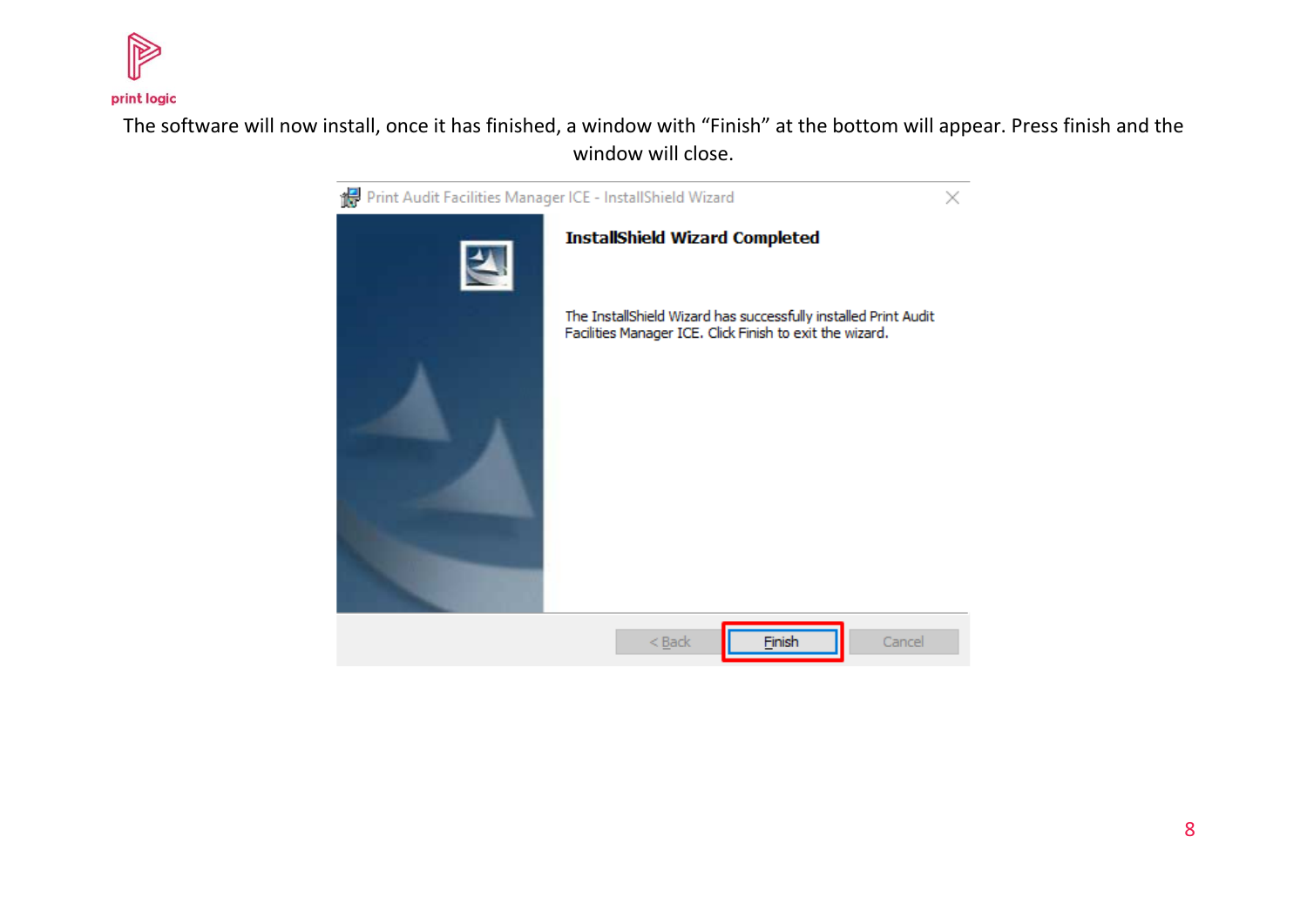

## Software Setup

#### 1. Activating the software

<span id="page-9-1"></span><span id="page-9-0"></span>The software will not open after installation. It must be opened manually from the start menu. Press the start menu in the bottom left and ICE Administrator should be at the top:

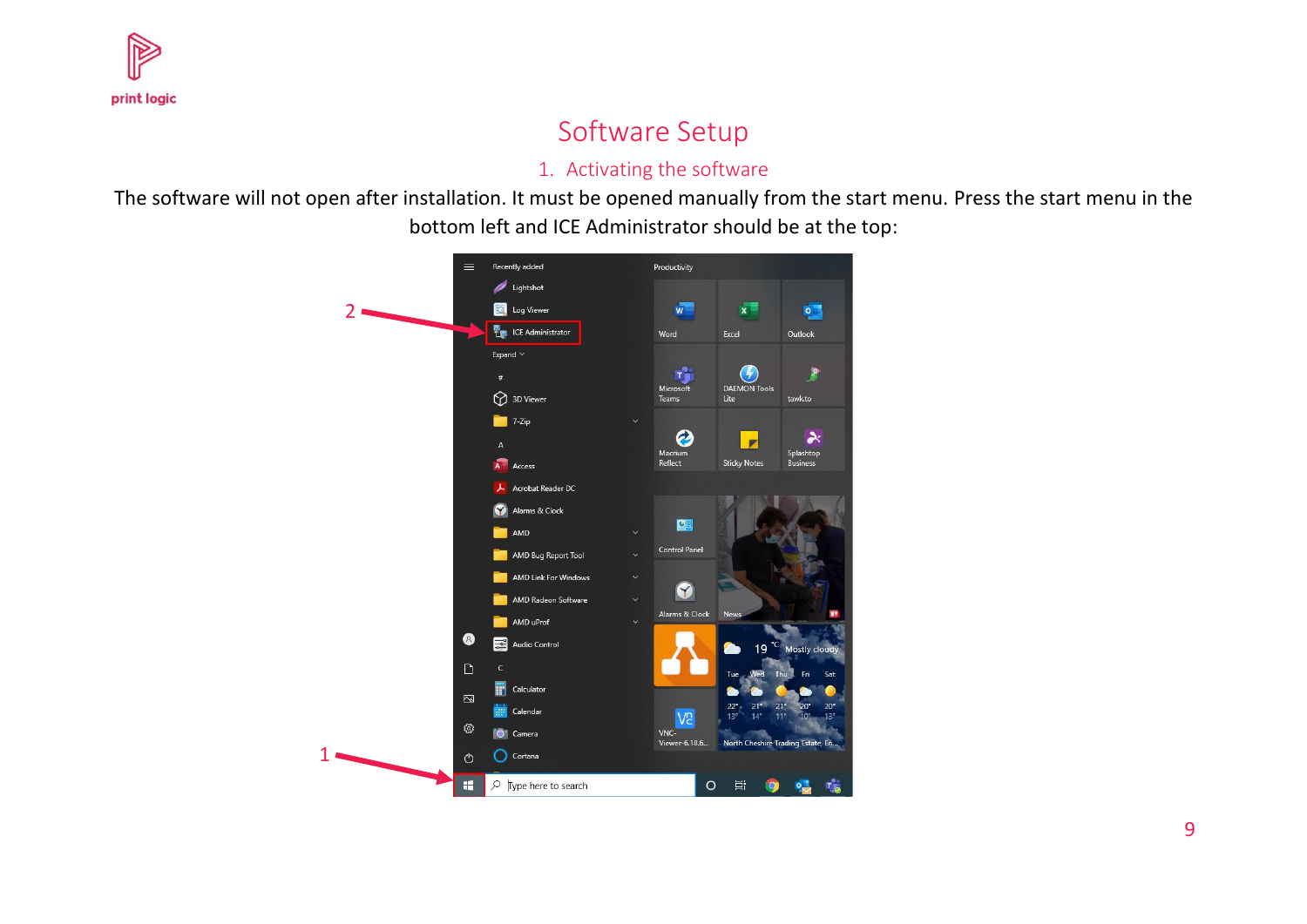

If it is not at the top of the start menu, scroll down to the "Print Audit Facilities Manager" Folder and open it. "ICE Administrator" should be in that folder. If neither appears, the installation has not been completed:

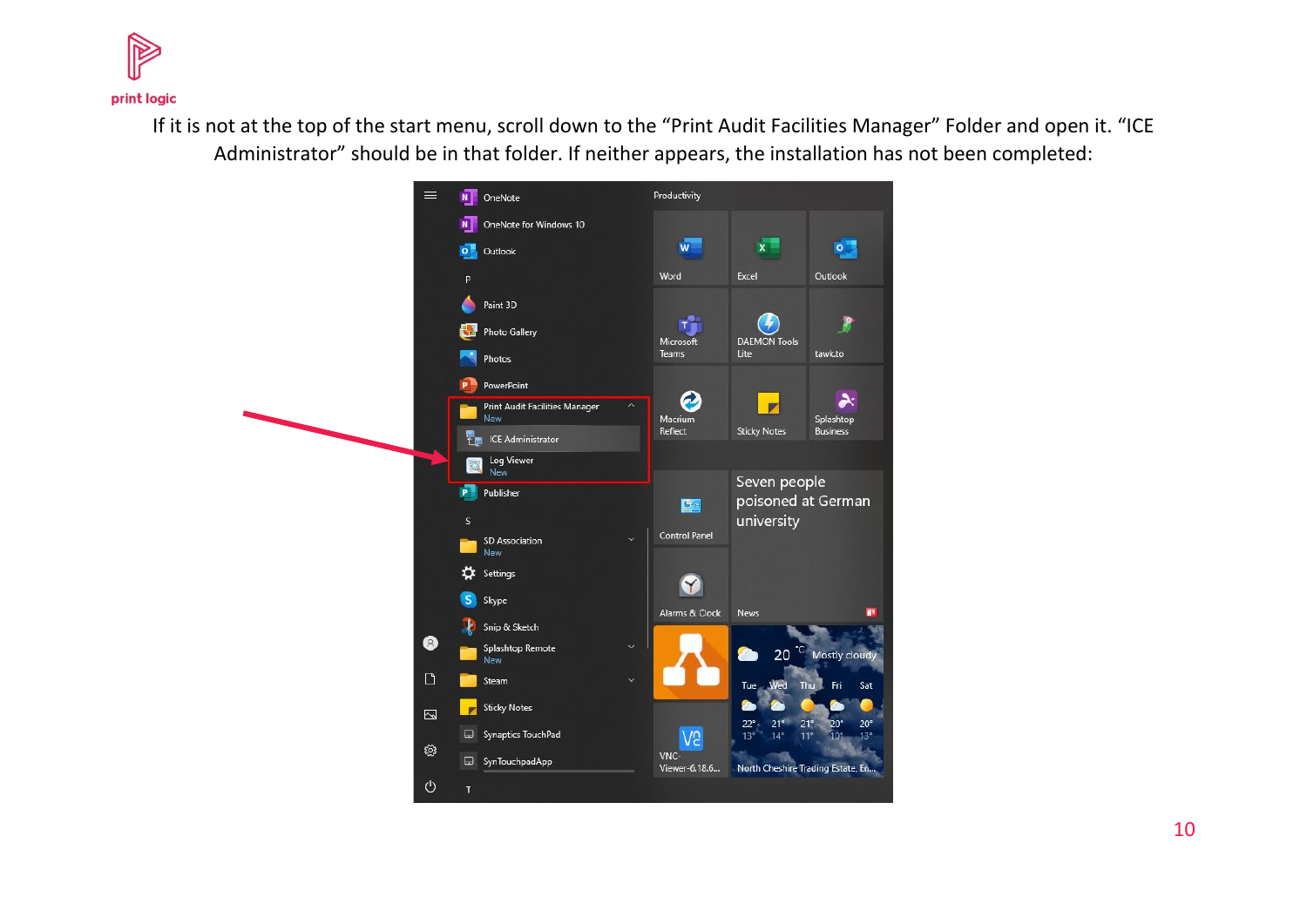

In the email with this document, you'll find an activation code. You'll need to copy this code into the code activation box as shown below and press activate when done:

|                                                                                                                                            | Print Audit IDM ICE Administrator Licensing |  |  |  |
|--------------------------------------------------------------------------------------------------------------------------------------------|---------------------------------------------|--|--|--|
| Thank you for using Print Audit's Infinite Device Manager! Please enter<br>your IDM authentication code, or your IDM user id and password. |                                             |  |  |  |
| Code activation                                                                                                                            |                                             |  |  |  |
| Code:                                                                                                                                      | XXXXXXXXXXXX                                |  |  |  |
| Dealer activation                                                                                                                          |                                             |  |  |  |
| User id:                                                                                                                                   |                                             |  |  |  |
| Password:                                                                                                                                  |                                             |  |  |  |
| Copy to Clipboard                                                                                                                          | Close<br>Activate                           |  |  |  |

You'll need to press "Agree" on the window:

| • Print Audit IDM ICE License Agreement                                                                                                                                                                                                                                                          |  |
|--------------------------------------------------------------------------------------------------------------------------------------------------------------------------------------------------------------------------------------------------------------------------------------------------|--|
| SOFTWARE LICENSE AGREEMENT<br>OF PJLM SOFTWARE INC. OPERATING AS PRINT AUDIT ("VENDOR")                                                                                                                                                                                                          |  |
| SOF TWARE LICENSE AGREEMENT                                                                                                                                                                                                                                                                      |  |
| Vendor is willing to license the accompanying software and database to you only<br>upon the condition that you accept all of the terms contained in this license<br>agreement, including those that could impose legal liabilities and indemnity<br>obligations upon you ("Agreement").          |  |
| READ THE TERMS AND CONDITIONS OF THIS AGREEMENT CAREFULLY<br>BEFORE SELECTING "I Agree" AT THE BOTTOM OF THIS PAGE.<br>SELECTING "I Agree" WILL CONSTITUTE YOUR ACCEPTANCE OF THE<br>TERMS AND CONDITIONS OF THIS AGREEMENT, WHICH TERMS AND<br><b>CONDITIONS WILL THEN BE BINDING UPON YOU.</b> |  |
| IF YOU ARE NOT WILLING TO BE BOUND BY THIS AGREEMENT, SELECT<br>"I Disagree" AT THE BOTTOM OF THIS PAGE AND YOU WILL NOT BE $\checkmark$                                                                                                                                                         |  |
| I Disagree<br><b>Agree</b>                                                                                                                                                                                                                                                                       |  |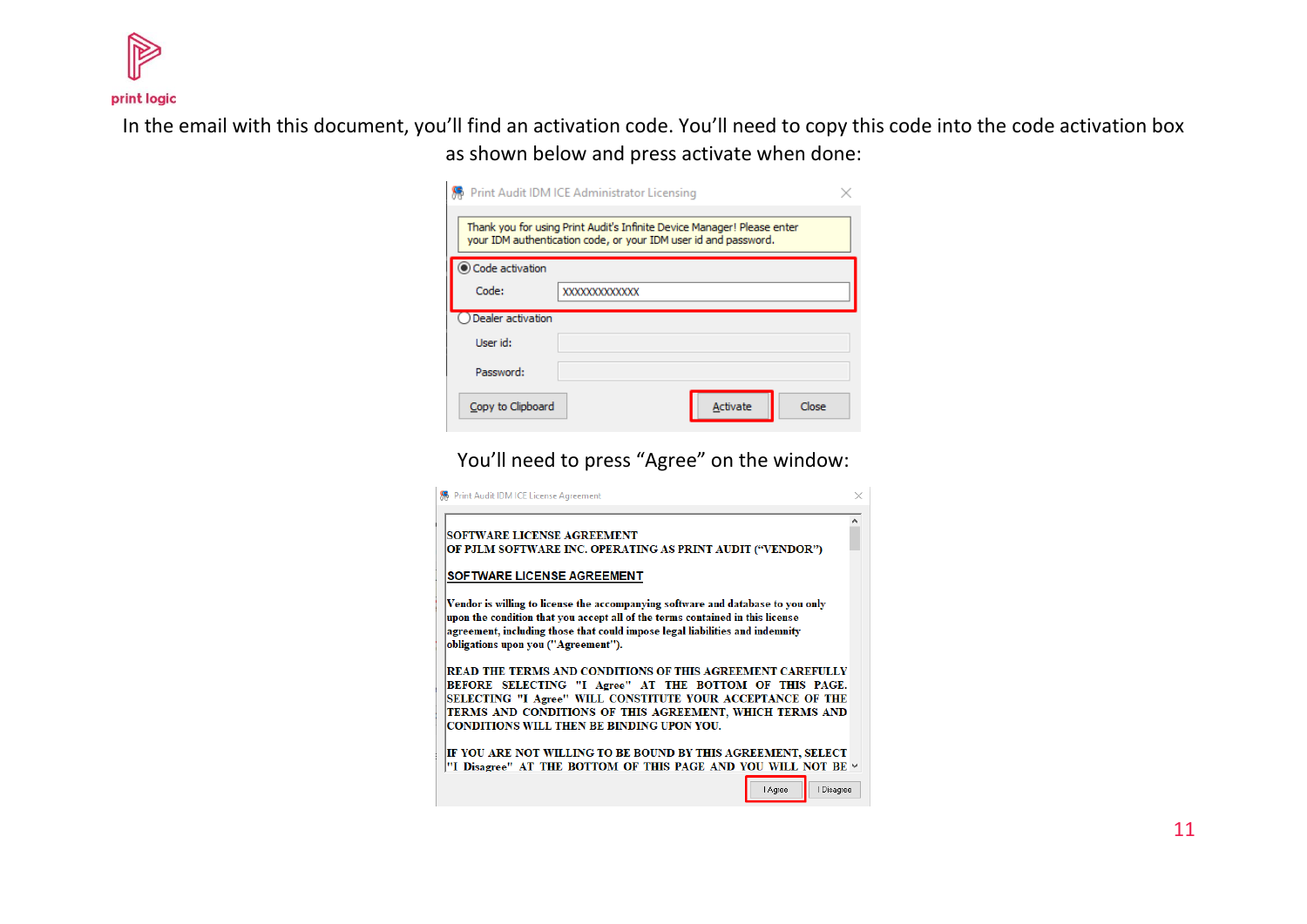

If the license works, you should see this as shown below. If this window does not appear or the code does not work. Contact us either via email or over the phone to get a new code:



#### 2. Setting up the software

<span id="page-12-0"></span>To set the software to track, you will need to change the data it's collecting to full by changing the logging type to full as shown below:

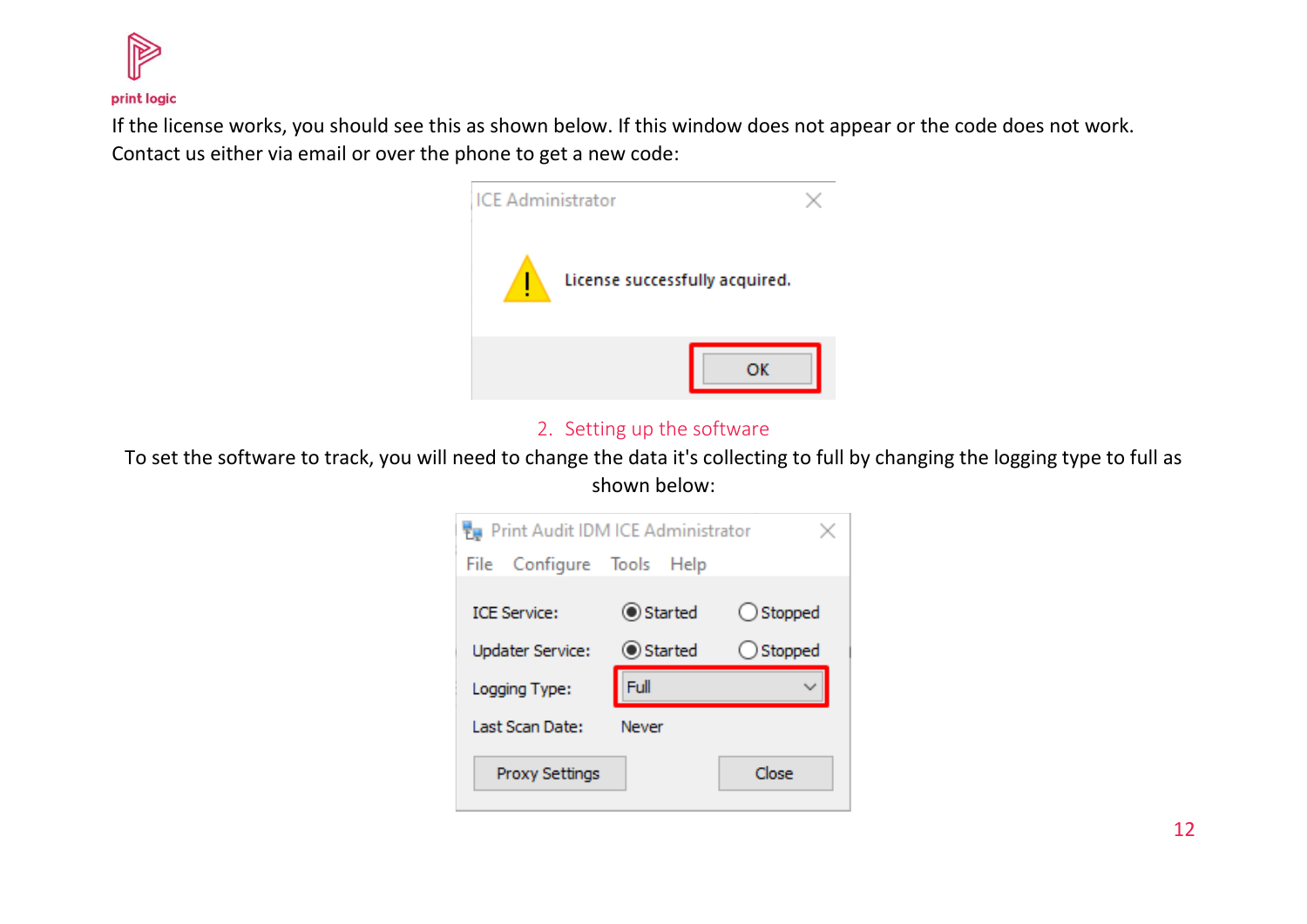

Next, we will need to perform a network scan. Press the "Tools" tab at the top and press "Scan Now":

| Print Audit IDM ICE Administrator |                 |       |  |  |
|-----------------------------------|-----------------|-------|--|--|
| File                              |                 |       |  |  |
| <b>ICE Service:</b>               | Walk Device     |       |  |  |
| <b>Updater Service:</b>           | <b>Scan Now</b> |       |  |  |
|                                   |                 |       |  |  |
| Logging Type:                     | Full            |       |  |  |
| Last Scan Date: I                 | <b>Newer</b>    |       |  |  |
| <b>Proxy Settings</b>             |                 | Close |  |  |

Press "Yes" on the window:

**ICE Administrator** 

You are about to initiate a scan. Scanning takes place in the<br>background, please check the logs for any issues. Continue?

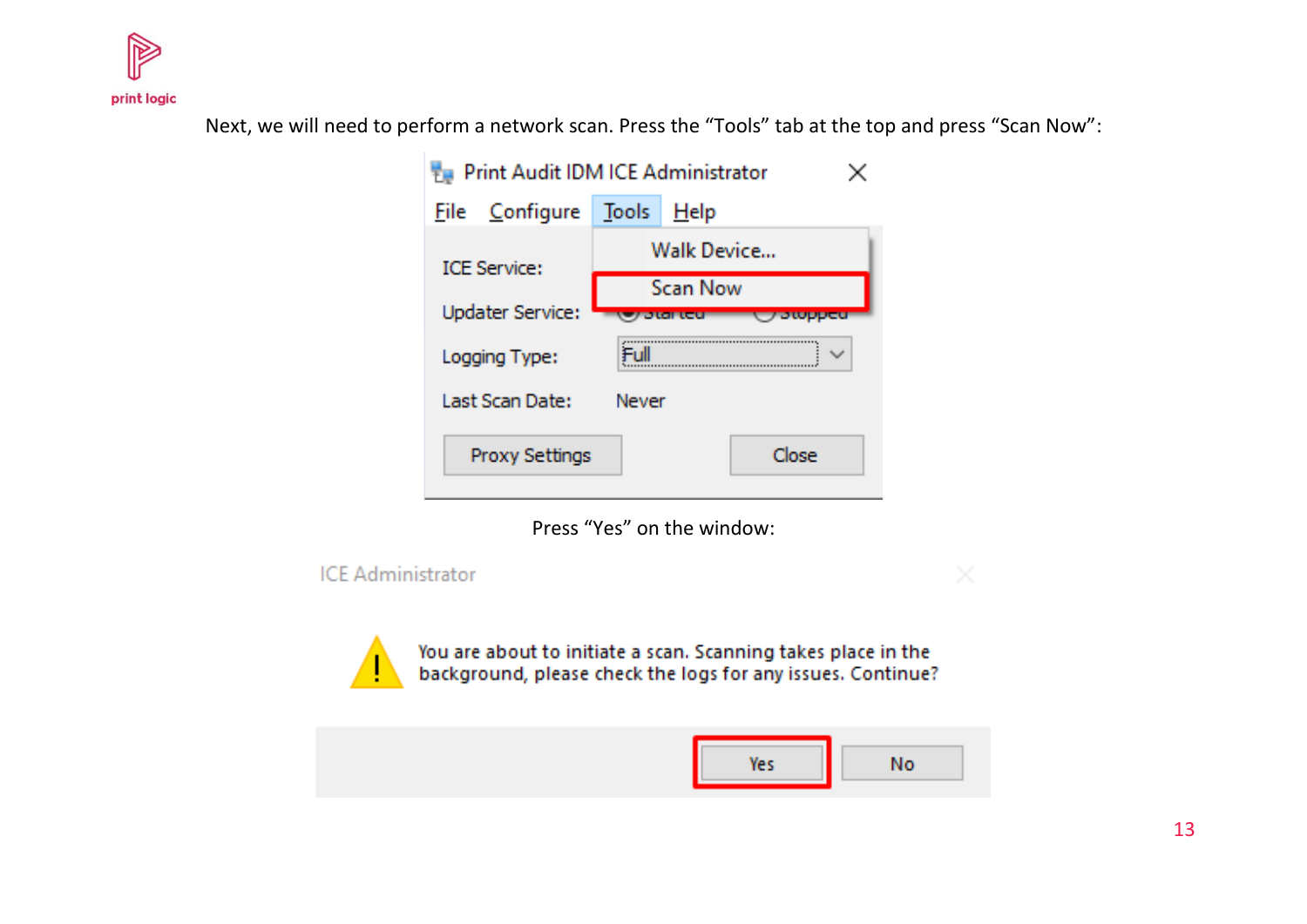

#### Wait for about 1 Minute and the press close on the software:

| Fu Print Audit IDM ICE Administrator |           |                    |  |  |
|--------------------------------------|-----------|--------------------|--|--|
| File Configure Tools Help            |           |                    |  |  |
| <b>ICE Service:</b>                  | ◎ Started | $\bigcirc$ Stopped |  |  |
| <b>Updater Service:</b>              | ◎ Started | $\bigcirc$ Stopped |  |  |
| Logging Type:                        | Full      |                    |  |  |
| Last Scan Date:                      | Never     |                    |  |  |
| Proxy Settings                       |           | Close              |  |  |

Reopen the software and check that a scan has been completed. If the scan has not been completed, repeat the previous step. If this still doesn't work, contact us via email or phone so we can remote into your computer and investigate.

| Punt Audit IDM ICE Administrator |                       |                    |  |  |
|----------------------------------|-----------------------|--------------------|--|--|
| File Configure Tools Help        |                       |                    |  |  |
| <b>ICE Service:</b>              | ◉ Started             | $\bigcirc$ Stopped |  |  |
| <b>Updater Service:</b>          | ◉ Started             | $\bigcirc$ Stopped |  |  |
| Logging Type:                    | Full                  |                    |  |  |
| Last Scan Date:                  | Aug 24, 2021 15:32:01 |                    |  |  |
|                                  |                       |                    |  |  |